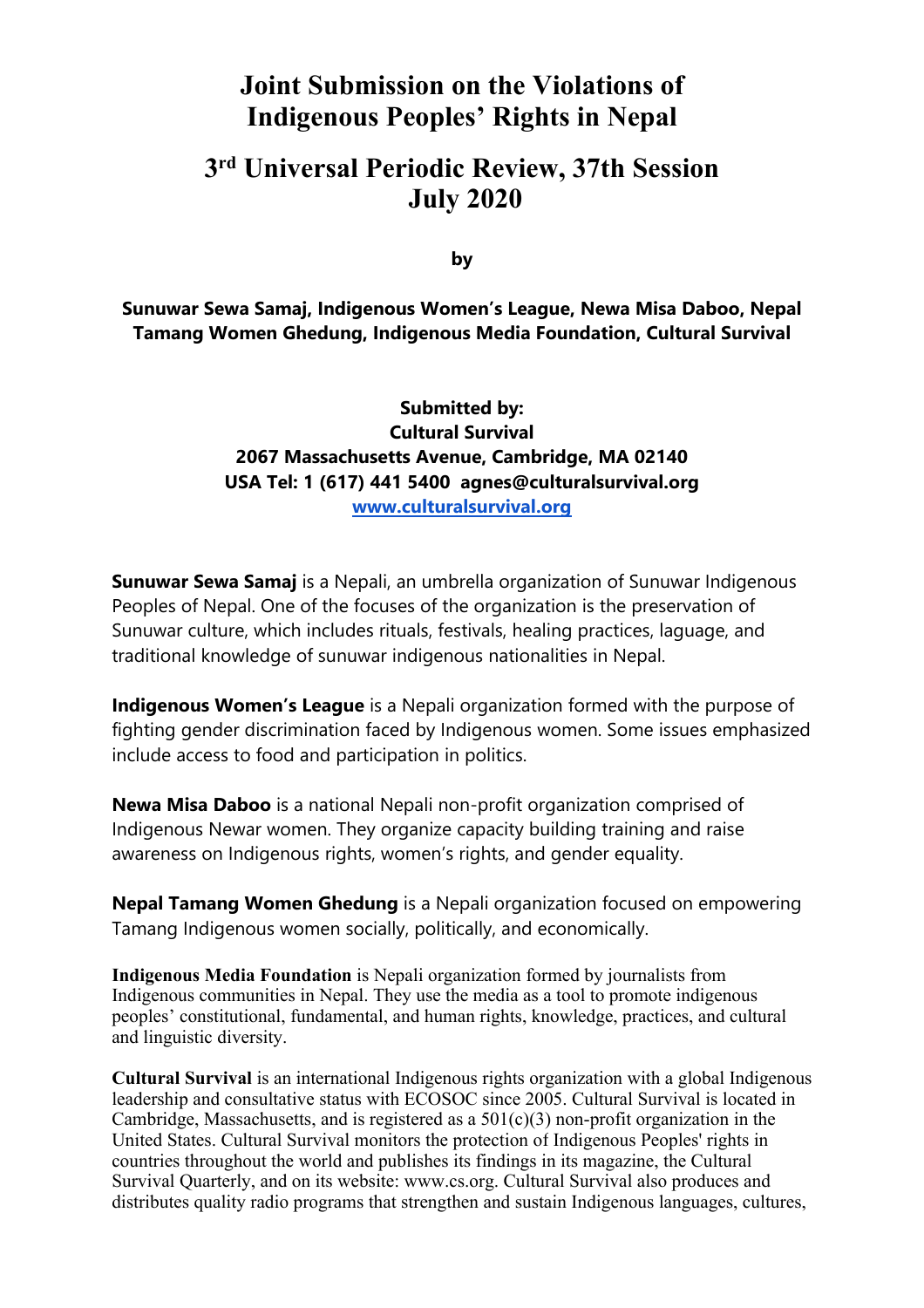and civil participation.

### **I. Executive Summary**

Nepal has failed to implement <sup>a</sup> number of recommendations made over the first two cycles regarding the rights of Indigenous Peoples. Indigenous Peoples are effectively excluded from institutions with decision-making power and other civil services within the Nepali government, rather allowing <sup>a</sup> manipulation of the quota system to maintain dominance of few ethnicities. Nepal has failed to fully address the ongoing discrimination against Indigenous women and take effective measures to preven<sup>t</sup> the disproportionate rate of human trafficking of Indigenous girls. The aggressive pursuit of hydropower has failed to adequately gain the Free, Prior and Informed Consent (FPIC) of Indigenous communities it affects. Overall, the Indigenous Peoples of Nepal are not consulted on laws, policies and development projects that have massive impacts on them. Media in Nepal exclude Indigenous voices and participation, even within community radio stations licensed to broadcast to rural populations, disenfranchising Indigenous Peoples from information and freedom of expression reflecting their cultural and lingual diversity.

### **II. Introduction**

### **A. Methodology**

This report has been prepared jointly by coalition of the Cultural Survival, Sunuwar Sewa Samaj (Sunuwar Welfare Society), Newa Misa Daboo, Indigenous Women League Nepal Tamang Women Ghedung and Indigenous Media Foundation, after series of meetings and consultations carried out at different levels to identify the thematic areas based on the recommendations made by UPR in its first and second cycle review of Nepal in 2011, 2015. The report also has been produced based on first-hand experience of Indigenous Peoples organizations working at the grassroots level. Similarly, the secondary data is based on reports, statistics of governmen<sup>t</sup> agencies and publications, newspapers and online reports.

## **B. Background**

Nepal is party to over 24 various human rights treaties and declarations which include ICCPR, ICESCR, CRC, ICERD, CEDAW, CAT, UNCRPD, ILO Convention No.169, UNDRIP, and others. In the 2015 Constitution of Nepal, Article 51 (b) (3) states that the governmen<sup>t</sup> shall implement international treaties and agreements to which Nepal is a party.<sup>i</sup> But there is no meaningful implementation of these international laws. Nepal Treaty Act, 1990, Section 9 states that the international law has <sup>a</sup> higher status than the national law. In case of inconsistency, international law prevails over the national law.<sup>ii</sup> Similarly, at least nine Agreements have been reached so far between Indigenous Peoples' organizations and the Government of Nepal aiming to resolve the existing problems experienced by Indigenous Peoples amicably through amendment of Constitution, laws, and policies.

### **C. Status of implementation of recommendations from the first and second UPR cycles of Nepal**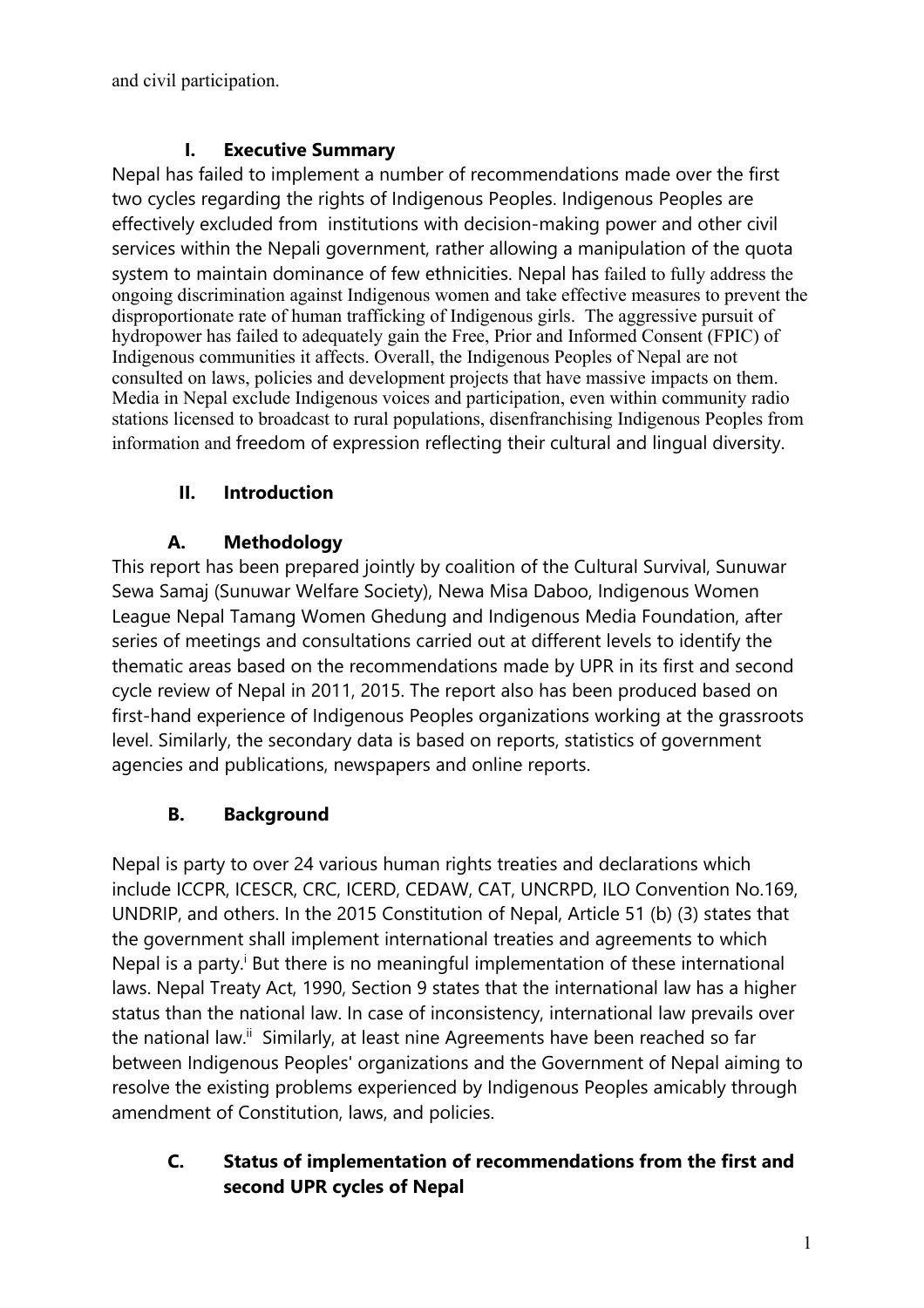The following recommendations made to Nepal in the first (January 2011) and second cycle (November 2015) of UPR have not ye<sup>t</sup> been fully implemented by the governmen<sup>t</sup> of Nepal, which will be analyzed thematically in the subsequent section.

*1) Strengthen the legislative and institutional framework for the promotion and protection of rights of Indigenous Peoples, in particular, to ensure their full participation in decision-making level and society (Mexico)*

*2) Put in place an effective mechanism for addressing the reported multiple forms of discrimination against Indigenous women in Nepal (Uganda);*

*3) Review and adopt relevant legislation and policies, including bills related to castebased discrimination, the women'<sup>s</sup> commission, the Dalit commission, the rights of Indigenous Peoples, and the rights of the child, to ensure full compliance with international human rights standards (Norway)*

*4) Take more effective measures to increase the involvement of the Indigenous Peoples, minorities and vulnerable groups in the civil services, law enforcement agencies and local authorities. (Malaysia)*

*3) Continue to pursue policies that will increase enrolment in schools of school-going aged children, in particular girls, and children from Indigenous communities and minorities. (Singapore)*

### **III. Ongoing Violations of Indigenous Peoples Rights**

### **A. Lack of participation of Indigenous Peoples in decision making, government bodies and civil services**

The Constitution of Nepal<sup>iii</sup> does not establish any procedure for obtaining the Free, Prior and Informed Consent of Indigenous Peoples while devising laws, policies and programs of state, or federal and local government, ignoring both (first<sup>iv</sup> and second<sup>v</sup>) early warnings issued by the CERD Committee. Similarly, the Constitution<sup>vi</sup> also accepts the principle of inclusion and proportional representation in the state structure as <sup>a</sup> fundamental right of different sections of society including Indigenous Peoples. Likewise, Article 42 (1) of the Constitution under 'Right to Social Justice' provisions the "socially backward" (including Indigenous Peoples) shall have the right to participate in the state bodies on the basis of the principle of inclusion. In practice, however, exclusion exists in all high level political appointments and in the recruiting of thousands of bureaucrats for federal and local governmen<sup>t</sup> by ignoring proportionality requirements. Moreover, the proportional representation is not <sup>a</sup> free, meaningful and accountable representation of Indigenous Peoples, but rather <sup>a</sup> representation of respective political parties or their cadres (through from different Indigenous communities) who work strictly in their party line. The dominant group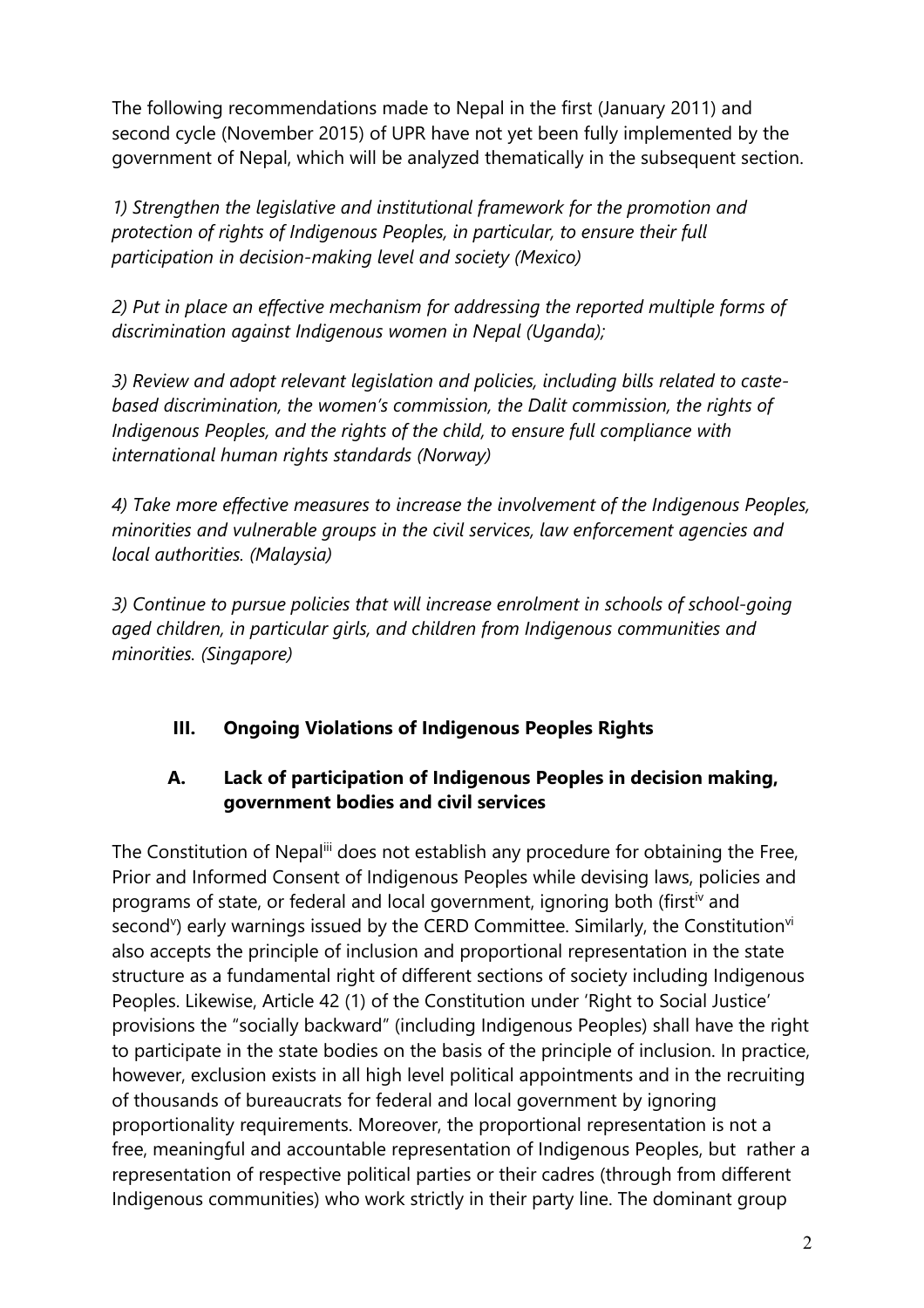–Khas Arya– comprises 31.2 percent of total population according to the 2011 Census, but enjoys overwhelming representation in legislative, executive, and judiciary parliament as well as all major posts of state and local governmen<sup>t</sup> bodies. The latest appointment of High Court judges shows 83.75 percent of all posts went to Khas Arya. Additionally, 95.5 percent of all the Prime Ministers of Nepal have been Khas Arya men. Similarly, local elections held in 2017 show that out of 35,040 local representative positions, there are more Khas Arya mayors than the rest of the population groups combined and almost half of the chairpersons of rural municipalities are Khas Arya.<sup>vii</sup> In December 2019, the government promoted 37 deputy secretaries to undersecretaries, the second highest bureaucratic position. 97 percent of them were Khas Arya, whose proportion in the population is 31 percent.

Indigenous Peoples, who comprise 35.8 percent of the total population, are low in representation in aforesaid state structures. The situation of other marginalized groups such as Madhesis, Muslims, and Dalits, including women, is similar. The main political parties have misused the proportional electoral system by including <sup>a</sup> quota to Khas Arya along with excluded groups, including Indigenous Peoples and Indigenous women. They also abuse the quota system by appointing their own wives, whether they are Indigenous by birth but married to males belonging to the dominant caste or Khas Arya women married to Indigenous men.<sup>viii</sup>

Similarly, the Local Self-governance Act of 1998 had specific provisions for representation of Indigenous Peoples in local bodies,<sup>ix</sup> which have been substituted by the newly introduced Local Government Governance Act (LGGA) of 2018, introduced after the promulgation of the new constitution. At present, there are 293 municipalities, among which 6 are Metropolis, 11 are sub-metropolis and 276 municipal councils. Other than that, there are 460 rural municipalities, totaling 753 local level governments in Nepal, each with their power to make new laws and regulations. It is clear that the constitutional provisions, laws and policies of Nepal are still regressive in terms of ensuring representation and participation of Indigenous Peoples in decision-making bodies. The governing bodies are still exclusionary and the voices of Indigenous Peoples in decision-making have been seriously undermined by this Act in their very own ancestral land and territories.

#### **B. Lack of mechanisms for addressing multiple forms of discrimination against Indigenous women**

Demographically, women comprise 51.52 percent of the total population of Nepal and Indigenous women comprise 36 percent of the total women's population of Nepal. Indigenous women have been facing multiple, compounding forms of discrimination due to their gender, class, and ethnicity. Indigenous women have unique problems and issues in comparison to other women or Indigenous men. Rather than being generalized with women, Indigenous women in Nepal have been fighting for their distinct identity to be recognized within the Constitution, and within many other laws, policies, plans, programs and budgets, so as to ensure their meaningful participation at the decision-making level. Though there are quotas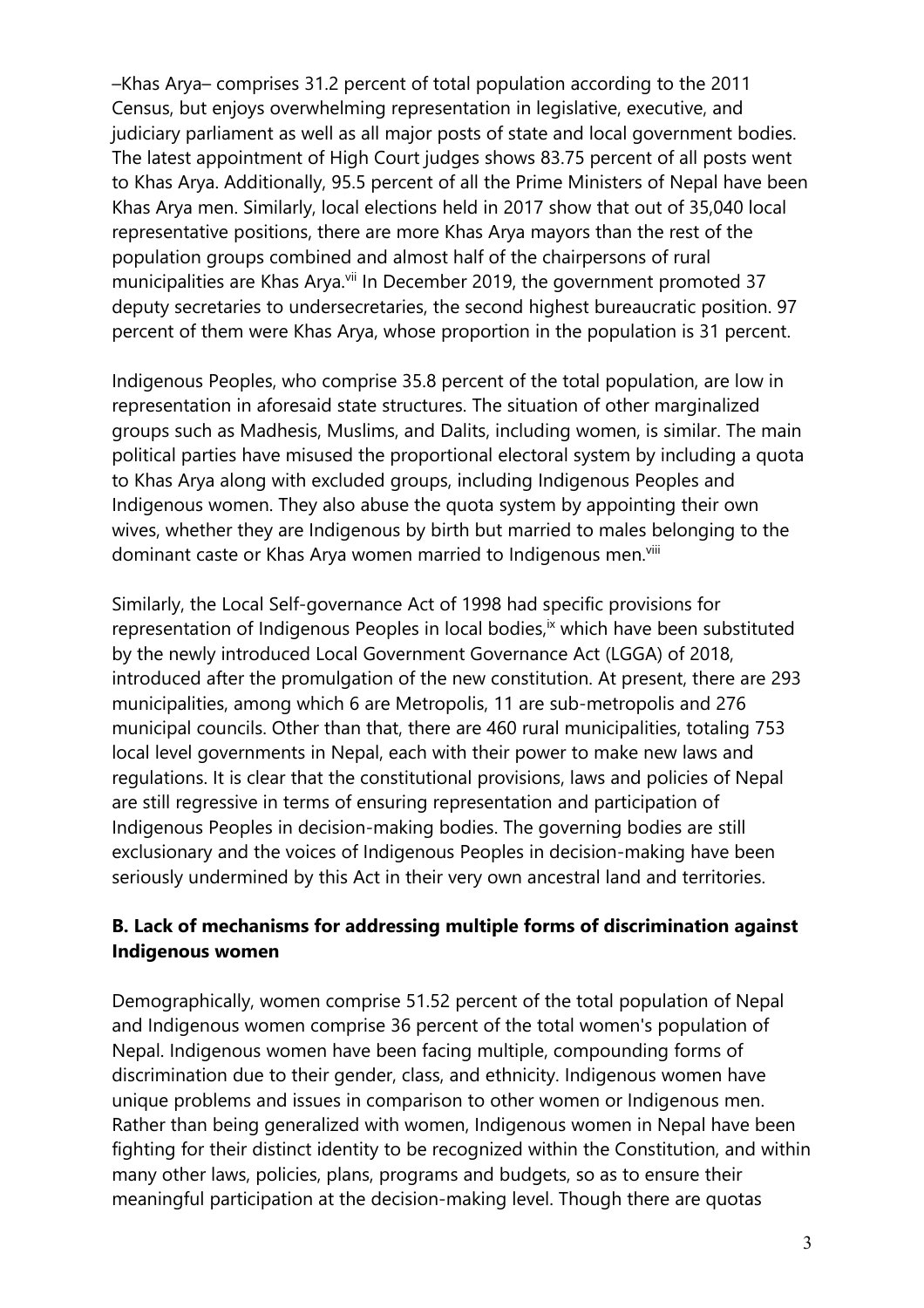established for the appointment of women, very often the posts are filled by women belonging to Khas Arya.

According to Shakti Samuha and Maiti Nepal, organizations working against human trafficking, Indigenous girls are disproportionately victims of human trafficking, representing 70 percent of victims.<sup>x</sup> Indigenous women and girls are vulnerable to trafficking as they grow up in poverty and are lured with fake promises of good jobs. Aside from poverty, lack of education, information, and access to jobs are some of the factors contributing to the trafficking of Indigenous women and girls in Nepal.

According to Nepal Tamang Women Ghedung, Tamang Indigenous women and girls from the adjoining Kathmandu Valley make up the majority of the Indigenous victims of trafficking and exploitations. Historically, Tamang women were forced to serve as courtesans and concubines to the rulers in Kathmandu, the capital city of Nepal, and today make up among the most of the victims of sex trafficking to India and other countries. Tamang women and girls, in particular, are at risk due to their isolation. Though Tamang communities live in areas surrounding Kathmandu Valley, they have high rates of illiteracy, little access to the outside world, and experience high levels of poverty and unemployment. Many Tamang women fall prey to traffickers through promises of jobs or clothing.

Because the Constitution of Nepal sees women as <sup>a</sup> homogenous group where women'<sup>s</sup> distinct identities as 'Indigenous' are not reflected, issues specific to Indigenous women are not visible and are excluded from laws, policies, plans, budget and programs.

### **C. Commissions with no power**

Minimal efforts have been made to establish commissions to addressing Indigenous issues. The governmen<sup>t</sup> of Nepal established as many as four Constitutional Commissions, intended to serve minority communities, including Madhesi, Tharu, Muslims, and the Janajati (Indigenous Peoples). The Constitution of Nepal, 2015, Part 27, Article 261 establishes the Adibasi Janajati Commission (Indigenous Nationalities Commission), ye<sup>t</sup> separately, Article 263 forms the 'Tharu Commission' despite Tharu being one of the 59 Indigenous Peoples legally recognized by the government. By forming two separate commissions, Tharu commission and Indigenous Nationalities Commission, the governmen<sup>t</sup> is dividing Indigenous Peoples, creating resentment and disparate agendas, and essentially implementing <sup>a</sup> practice of divide and conquer.

Meanwhile, these bodies have no power to receive complaints, investigate the acts of human rights violations, including discrimination, or recommend for further action, and have remained vacant. As these bodies have no authority to protect the rights of respective marginalized communities, there is no productive result of having these commissions. These institutions have been formed against the Paris Principles,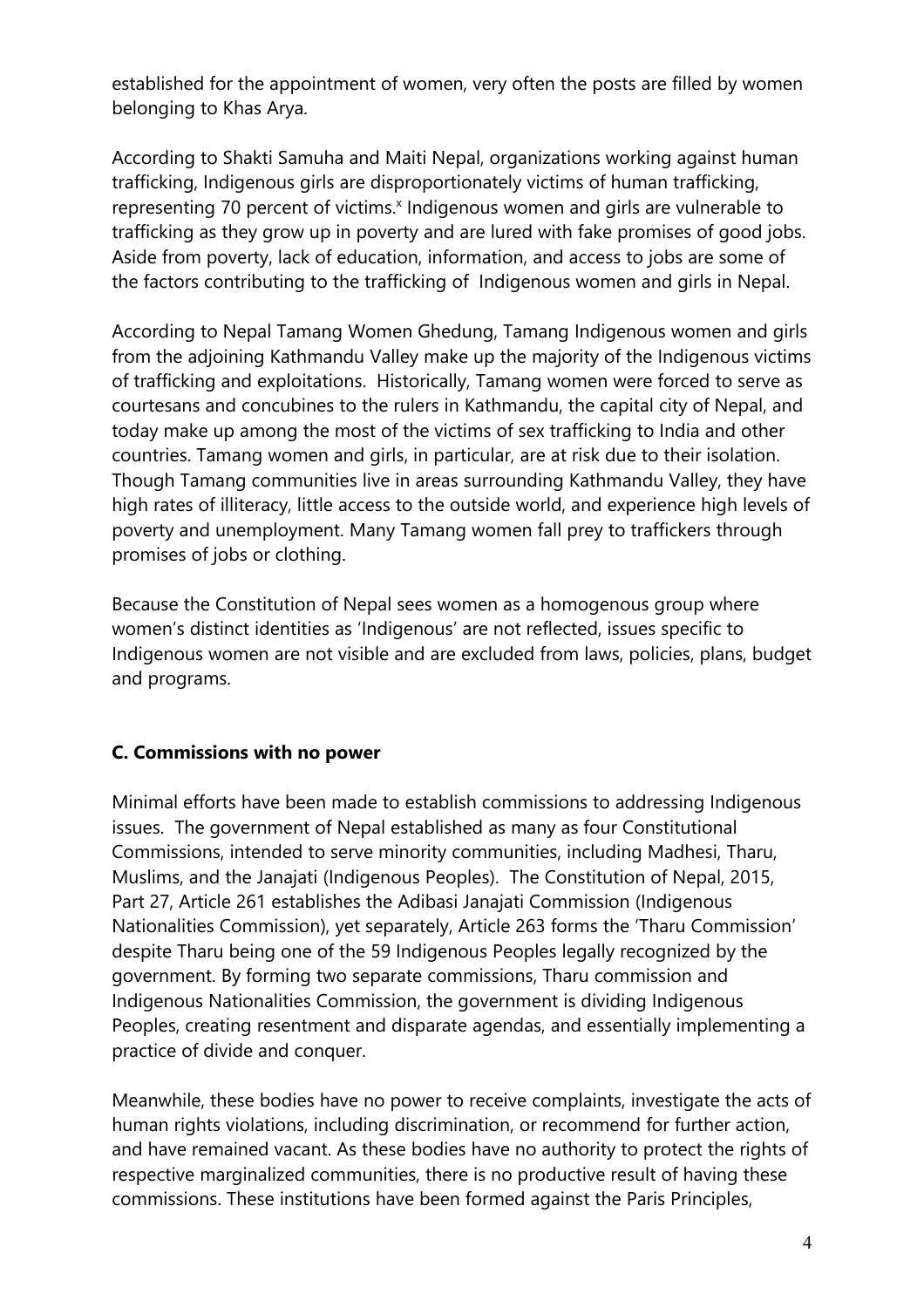according to which, when <sup>a</sup> state creates <sup>a</sup> national institution, it should have financial and administrative autonomy and its recommendations should be acted upon. These proposed commissions do not have powers to make recommendations to the governmen<sup>t</sup> and no authority to sanction institutions if they ignore their recommendations.

#### **D. Lack of consultations in making new laws**

After the new constitution came into force in September 20 2015, the governmen<sup>t</sup> of Nepal identified that as many as 174 of the total 339 Acts are required to be replaced or amended, as they contradicted with the provisions in earlier constitution. Article 304 of the Constitution says, "any law inconsistent with it will be invalid to the extent of such inconsistency one year after the first meeting of the federal parliament." In order to avoid the situation of the laws being void by amending or replacing in line with the Constitution, the Federal Parliament first met on March 5, 2019 setting the final deadline for revising all the laws by a year.<sup>xi</sup> These laws and bills are not in line with the UNDRIP and ILO Convention 169 and the Free, Prior and Informed Consent (FPIC) of Indigenous Peoples was not obtained by the governmen<sup>t</sup> during the making, amending, passing or implementation of these laws.

### **E. Massive violations of Economic, Social and Cultural Rights of Indigenous Peoples: rights to lands, territories and natural resources**

Indigenous Peoples have special cultural and spiritual relationships with their lands, forests, waters, and natural resources. Moreover, they have the right to own and develop these lands and resources in accordance with their traditions and customary laws and pass these rights to future generations. Similarly, they also have the right to be compensated when their lands, territories or natural resources have been confiscated, occupied, or damaged without their Free, Prior, and Informed Consent.<sup>xii</sup> But, currently, their land, forests, waters and natural resources are under threat due to the aggressive development projects such as hydropower generation, and road expansion, as well as declarations of national parks and protected areas. This infrastructure has been and is planned for construction in their land and territories without Free, Prior and Informed Consent nor meaningful participation in the planning, implementation and evaluation of such projects. Such development projects have been undertaken against the principle of the 'self-determined development' of Indigenous Peoples.

#### *i. Massive human rights violation in the name of hydropower*

By endorsing the 'National Energy Crisis Reduction and Electricity Development Decade Plan (2016-2026), the governmen<sup>t</sup> of Nepal introduced several ambitious hydropower projects. Currently as many as 84 projects (ranging in capacity from 6 to 750 Megawatts) across the country, with the combined capacity of 1115 MW, are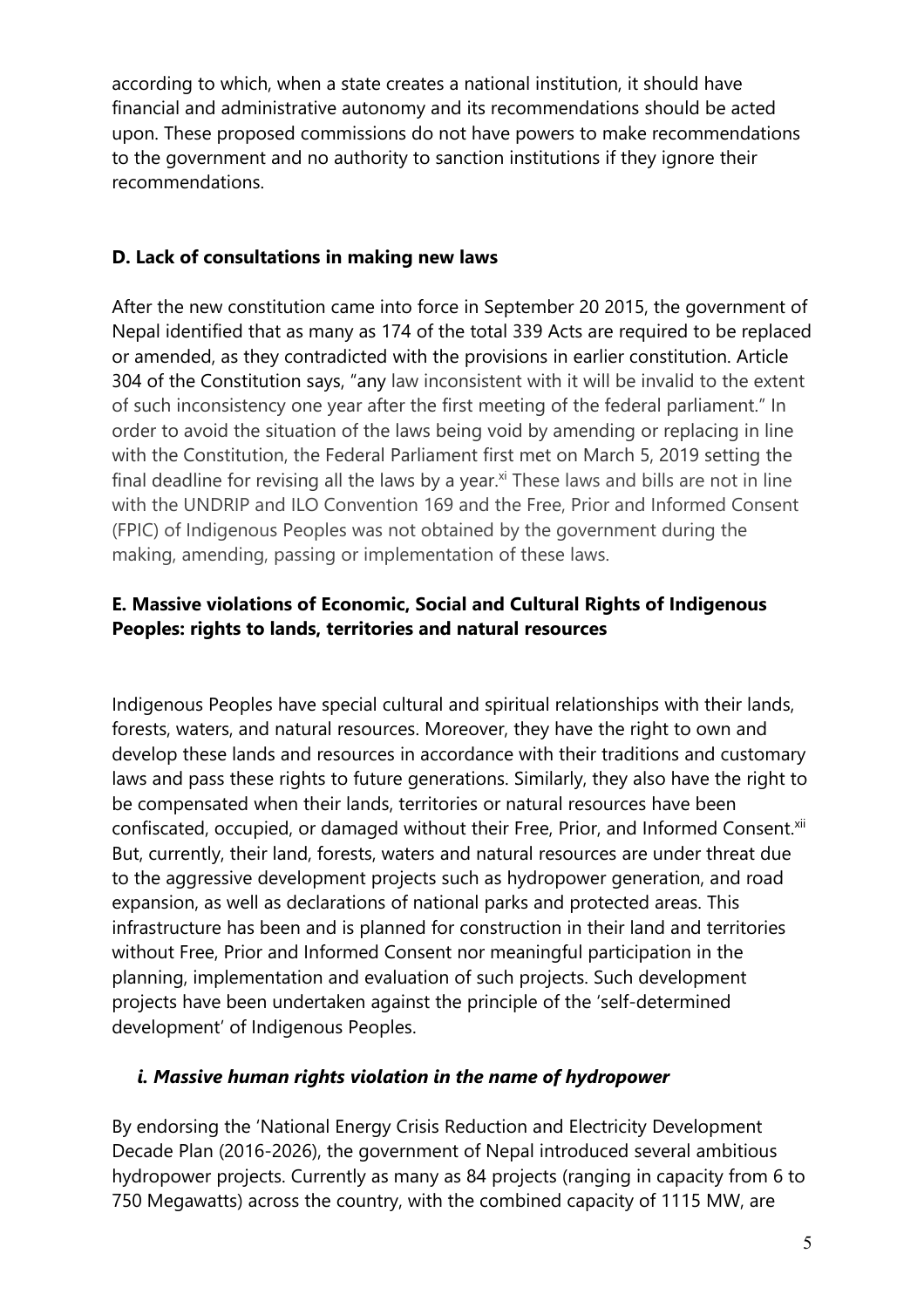under operation.<sup>xiii</sup> Additionally, 216 projects (with a total 7679.951 MW capacity)<sup>xiv</sup>have obtained construction licenses and are at various stages of planning and execution across the country. 127 projects with combined capacity of 3444.058 MW $^{\mathsf{x}\mathsf{v}}$  are operated by the government.

Such projects along with those undertaken by multilateral development banks such as the World Bank, Asian Development Bank, European Investment Bank and private sector investors are creating suffering among Indigenous Peoples of Nepal. Most of these projects are operating or planned to operate on the lands and territories of Indigenous Peoples, who are often entirely dependent upon rivers for their livelihood have caused adverse impacts to their livelihood. Hydropower projects on or near Indigenous Peoples' land are operating without Free, Prior and Informed Consent, without public hearings and without adequate compensation for loss of lands and livelihoods. The implementation of such projects is resulting in widespread human rights violations, including escalating conflicts, forced displacements, and massive environmental degradation. Communities that stand against and obstruct the works are often detained, tortured or seriously injured and left without justice.

Examples of this include five hydropower projects (with combined capacity of 263 MW) being constructed by private investors (TM Dugar Group, Himalayan Hydropower Pvt. Ltd. Pikey Hydropower Pvt. Ltd, Apolo Hydropower Pvt. Ltd and Green Venture Pvt. Ltd along with investment of Laxmi Bank, Siddharth Bank, Citizen Bank International, Century Commercial Bank, Bank of Kathmandu in Likhu River) within the ancestral territory of Sunuwar Indigenous community mainly between Ramechhap, Okhaldhunga and Solukhumbu district. The field study conducted in all five projects concludes that these hydropower projects were constructed without conducting public hearing or providing compensation to the loss caused by the company. Moreover, the investors never unveiled the Social Impact Assessment (SIA) and Environment Impact Assessment (EIA) of the project in the languages local and Indigenous communities understand and speak.

The projects have already resulted in negative consequences for Sunuwar Indigenous communities in various ways. The interruption of the flow of the river has long term negative economic, social, cultural, and natural effects including increased chances of landslides as their territory has steeply sloping lands, displacement of thousands of Sunuwar who live along the project areas, negative effects on the traditional occupation including traditions, and culture fishing including agricultural practice of Sunuwar. There are <sup>a</sup> number Sunuwar members who sustain their lives by fishing and frog trapping. Such concerns of the Sunuwar Indigenous and local communities, whose ancestral lands, community forests and rivers the projects extracted from, were never heard.<sup>xvi</sup>

The private investors might not have policies to ensure meaningful consultation on projects, however, the Asian Development Bank (ADB), European Investment Bank (EIB), and World Bank (WB), have policies in place to respect Indigenous rights in their investment processes. Nonetheless, not <sup>a</sup> single multinational enterprise has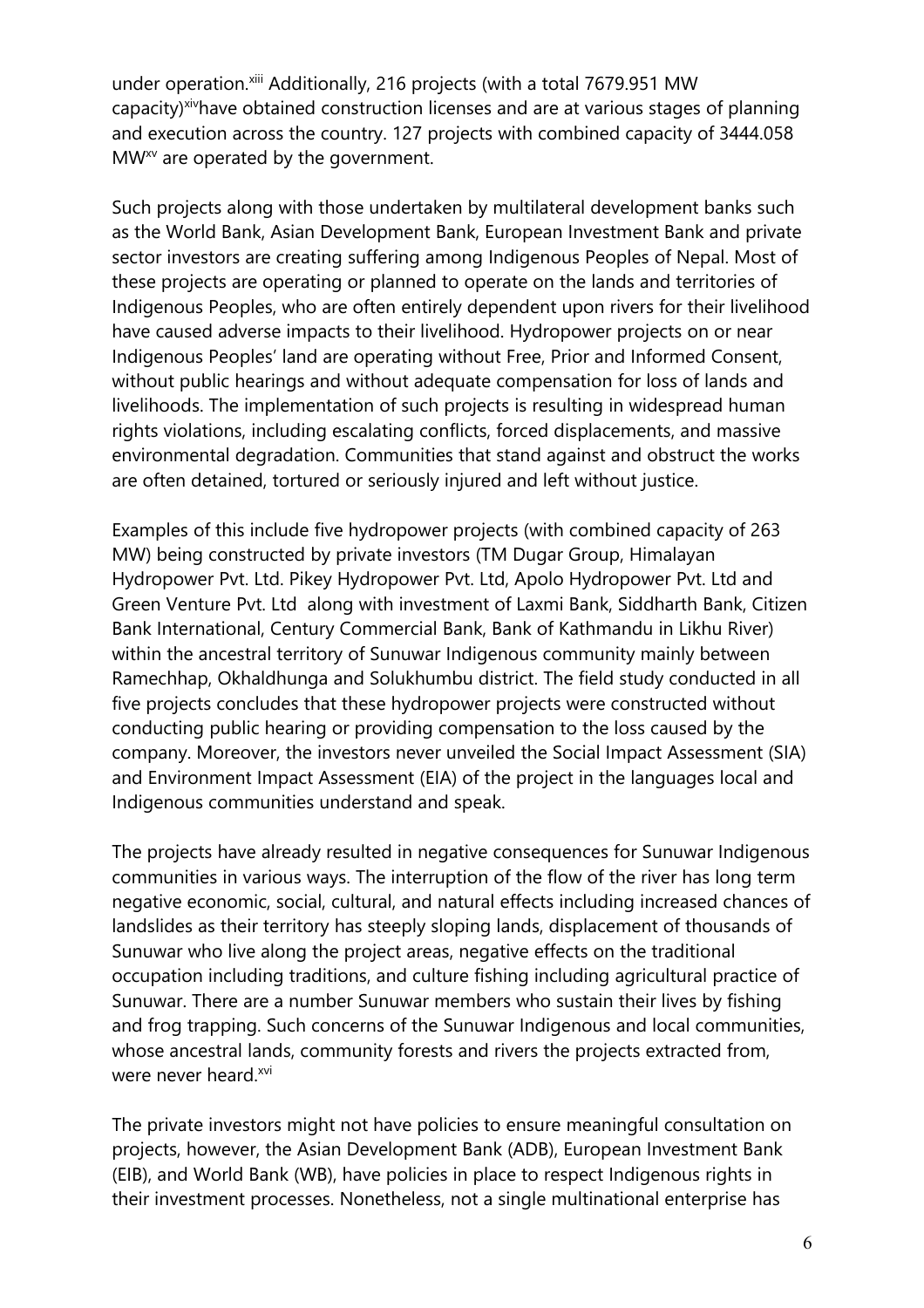followed any international treaties, conventions, or their policies in any of the hydropower projects on which they have made an investment. For example, in the case of the Tanahu Hydropower Project, funded by ADB and EIB, communities recently filed complaints with independent watchdogs of the ADB and EIB by affected Indigenous communities alleging the banks' failure to uphold FPIC and adequate compensation for loss of lands and livelihood.<sup>xvii</sup> Similarly, the complaints about violating Indigenous Peoples' rights in the Nepal Power system Expansion Project funded by EIB also were filed by affected Indigenous communities by the 220 KV Marshyangdi Corridor, in Nepal. <sup>xviii</sup> The Government of Nepal often declares hydropower projects as 'projects of national pride' and regularly deploys the army freely to silence the voices of displaced locals and Indigenous communities who are fighting for justice.

#### *ii. Mass forced eviction in the name of infrastructure development roads*

In Nepal, almost all physical infrastructure projects are being built without Free, Prior and Informed Consent. UNDRIP and ILO convention no. 169, which Nepal is party to, have asserted Indigenous people's pre-emptive rights over their ancestral properties, especially land, forest and water sources. According to these international standards, the governmen<sup>t</sup> must inform local Indigenous Peoples in their own language about any development, industrial and economic activities planned by it. Such activities can be started only after thoroughly consulting them, and securing their prior informed consent.

Nepal's constitution and Environment Protection Act have also made it mandatory to carry out an Environmental Impact Assessment (EIA) before carrying out any development and infrastructure projects. Article 27 of the Constitution has also guaranteed peoples' rights to information about public concerns. Even in Local Self Government Act 2055 BS, it was mentioned that Adivasi Janajati and local people would have to be consulted in identifying, planning and implementing development activities through local councils. But these national and international legal instruments have always been brushed aside while implementing development projects in Nepal, excluding Indigenous people from the consultation process. To prevent local people from protesting against injustices impacting them in large-scale development projects, the governmen<sup>t</sup> declares them national priority projects and deploys the army to suppress public voices.

A case in point is an aggressive road expansion project executed by the governmen<sup>t</sup> of Nepal in the ancestral land of the Newar Indigenous Peoples, which has adversely impacted more than 150,000 peoples. The road expansion drive conducted without FPIC and adequate compensation has resulted in massive human rights violations, including mass-forced eviction, the demolition of symbols of identity such as cultural and religious sites, as well as intimidation. The Supreme Court issued its Directive Order on 17 September 2017 on the case of Shanu Shrestha Prime Minister Office et. al. In the full text of the verdict (made available only in 2018), the Court said not to proceed with any work that adversely affects the security of <sup>a</sup> home unless there are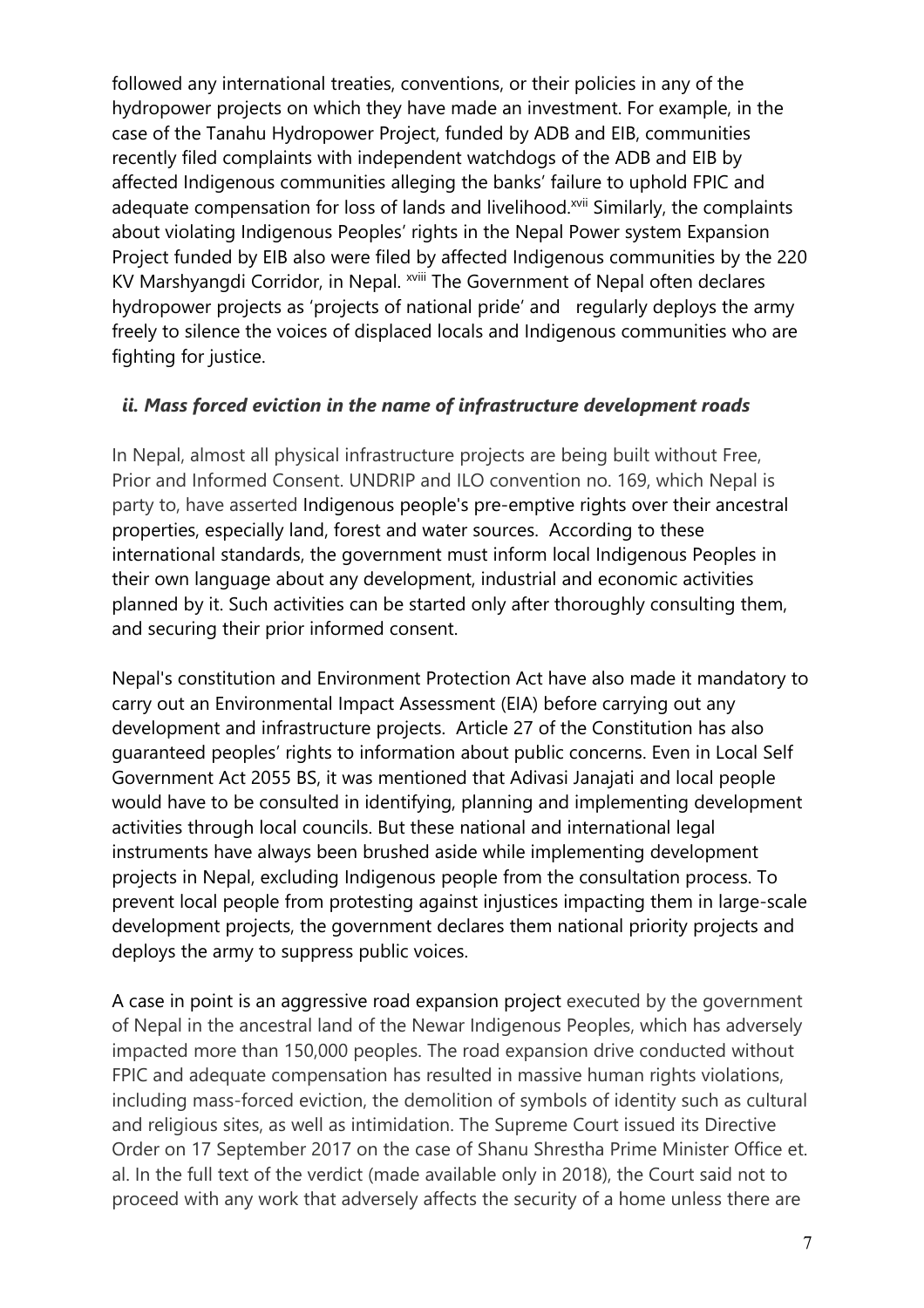no alternative solutions. Additionally, the decision said to address the rights to relocation and rehousing of the displaced equitably, to provide benefits and compensation as per the Land Acquisition Act and the Land Acquisition Regulations, and focus on conservation of environment and archaeological sites while implementing any development project. On June 11 of 2018, the ILO decided to set up <sup>a</sup> tripartite committee to examine alleged non-observance of ILO Convention 169 within Nepal'<sup>s</sup> road expansion project in response to <sup>a</sup> complaint lodged by the Nepal Telecom Employees' Union (NTEU). Still, Newar Indigenous communities victims of road expansion have ye<sup>t</sup> to receive proper justice.

#### **iii. Human rights violations in the name of conservation**

Nepal has 12 national parks, 1 wildlife reserve, 1 hunting reserve, 6 conservation areas, and 13 buffer zones, all of which occupy 23.39 percen<sup>t</sup> of the total lands of the country. These large swathes of forest area, traditionally used by Indigenous Peoples for livelihood or which once were in the customary territories of Indigenous Peoples, have been converted into community forests, national parks, protected zones or conservation areas without securing the Free, Prior and Informed Consent of communities. Oftentimes, the governmen<sup>t</sup> has unilaterally decided these forest areas as conservation areas and mobilized the army citing the need to control illegal poaching and land encroachment in these areas. The locals have opposed these actions, saying militarizing their communities will further expose them to harm. This pattern is evidenced in Makalu Barun National Park in the eastern region, Dhorpatan Hunting reserve in the central region, Langtang National Park and Shivapuri National Park which fall in customary land of Tamang Indigenous Peoples, Sagarmath National Park, in the land of Sherpa, and Chitwan and Bardiya National Parks, in the ancestral land of Tharu. History shows that these parks and protected areas were created despite objections from the local and Indigenous Peoples, as they were decided without taking their interests and needs into account. ILO Convention no. 169 (to which the Nepal governmen<sup>t</sup> is <sup>a</sup> party) clearly states that local peoples deserve rights over local natural resources. However, the local laws such as the National Parks and Wildlife Conservation Act contain no provisions to protect their right to consultation or access to land and resources. Indigenous Peoples who live in these areas routinely face injustices at the hands of the park authorities, security forces, and forestry officials. Moreover, they have lost their land and livelihoods and their traditional ways of life have been wiped out. They have been displaced and denied compensation for their losses. They are prohibited even from grazing their cattle on the common pasture. They are harassed, beaten, fined and in some cases, raped and killed. The hunting reserve including National parks generate millions of rupees as revenue every year, but Indigenous Peoples don'<sup>t</sup> ge<sup>t</sup> due share of the amount collected.

#### *iv. Violations of the rights to education in mother tongues for Indigenous children*

UNDRIP, Article 14 (2) stipulates that Indigenous children have the right to all levels and forms of education of the State without discrimination. Sub-Article (3) states effective measures for Indigenous children, including those living outside their communities, should be taken for them to have access to an education in their own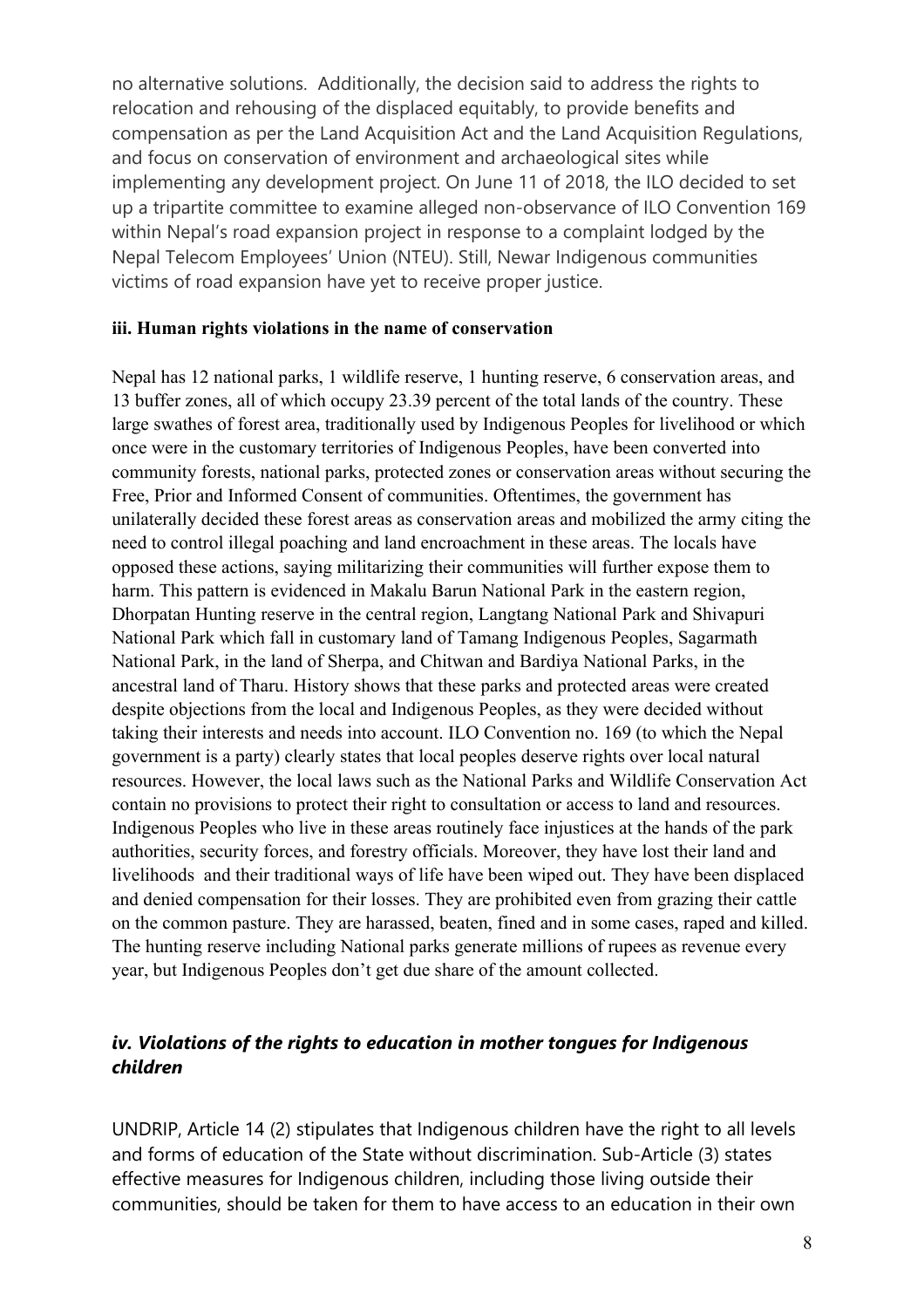culture and provided in their own language. Moreover, Sub-Article (1) states that Indigenous Peoples have the right to establish and control their educational systems and institutions providing education in their own languages in <sup>a</sup> manner appropriate to their cultural methods of teaching and learning.

Similarly, ILO Convention No. 169, 1991 Article 28 states: "Indigenous children wherever practicable, be taught to read and write their own Indigenous language. When this is not practicable, the competent authorities shall undertake consultations with these peoples with <sup>a</sup> view to the adoption of measures to achieve this objective."

It is clear that Indigenous children have the right to education in their own Indigenous languages. The Nepali governmen<sup>t</sup> in its Constitution and Act has expressed commitments to provide education in mother tongue up to the basic level or secondary level. According to the Department of Education, as many as 69 local languages which have been used as the medium of instruction in the classroom teaching and learning activities at primary level, but schools cite that they have lack of resources such as budget and policies. Likewise, 24 curriculums in different languages have been developed by the Curriculum Development Center (CDC) and the National Centre for Educational Development (NCED) has developed training packages for teachers.<sup>xix</sup> Yet, Nepali language is the only official medium of instruction in education, which creates obstacles for Indigenous Peoples in accessing education. Furthermore, much evidence and many reports mention that Indigenous girls face challenges in gaining access to school in their communities, as 41 percent of Indigenous children have to manage both school and work.<sup>xx</sup> Indigenous Peoples have been deprived of identifying what languages should be used at different stages in public and private education. In education, the students should be considered the primary rights holders. The parents and Indigenous communities are supposed to be involved in decisions about their children, but their voices and choices are hardly heard.

### *v. Violations of right to media, information or freedom of expression in Indigenous languages*

UNDRIP recognizes the importance of the right of Indigenous Peoples to their own forms of media and free expression in Indigenous languages for safeguarding culture, identity and equally to protect knowledge and information concerning to Indigenous Peoples. The media can ensure Indigenous Peoples' right to access to information, participation and voice. However, in Nepal, there are few media outlets which provide programming in Indigenous languages and from the perspective of Indigenous Peoples. Nepal'<sup>s</sup> media has been and is still overwhelmingly controlled by the members of the dominant social groups, not only in terms of ownership but also in terms of content production. The major language used in the media has been Nepali. At present, there are as many as 116 Television and 793 FM radio stations which have obtained license to operate across the country. Similarly, there are <sup>a</sup> total 7743 newspapers and magazines registered including 735 daily newspapers. $^{\rm{xxi}}$  Of all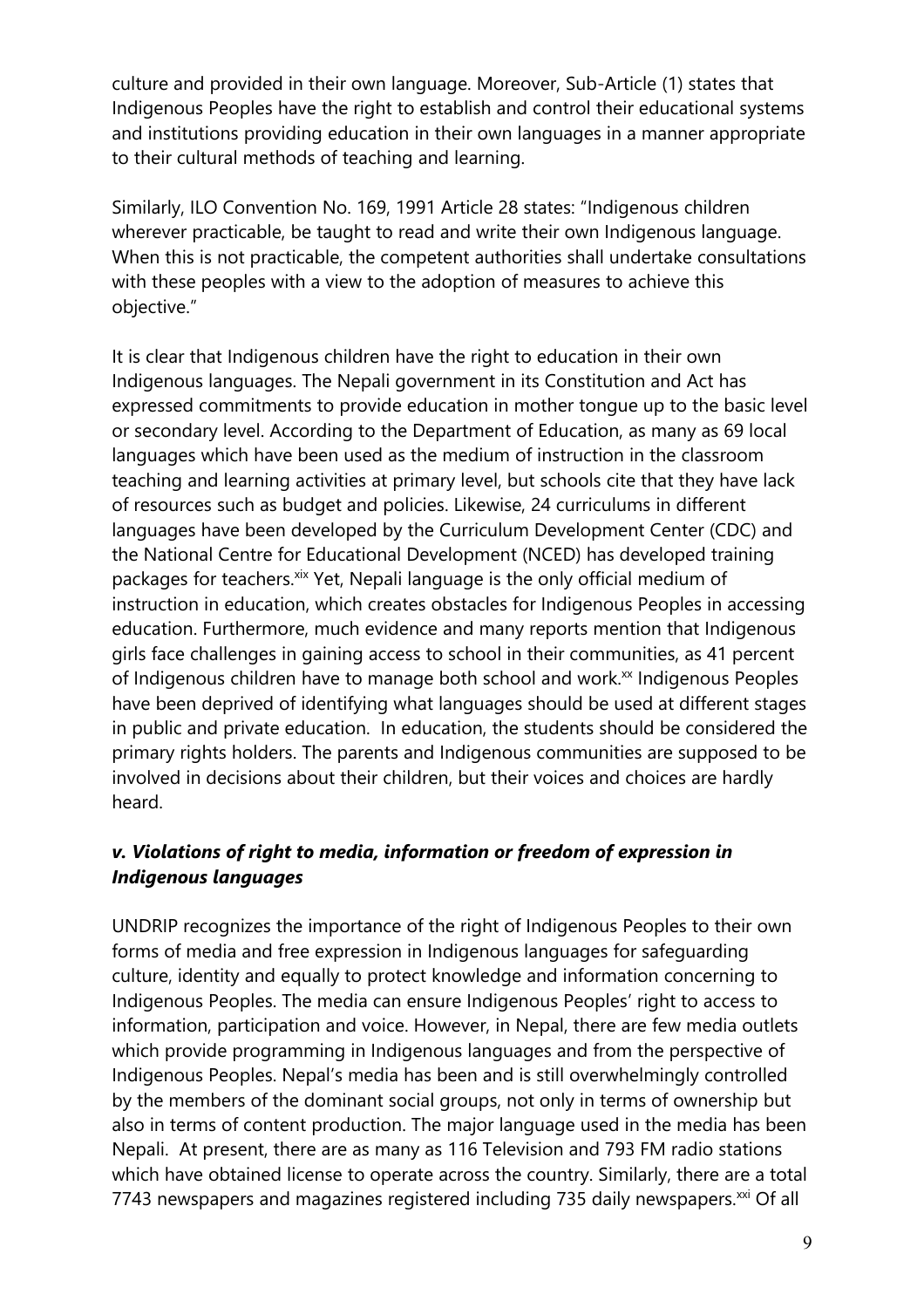newspapers published in Nepal, 93 percent are published in non-Indigenous languages. Of this percentage, 68 percent are published in Nepali and 25 percent in English, Hindi, and English-Nepali. The media in Indigenous languages (those media, newspapers, broadcasting radio and TV programs by Indigenous journalists) account for less than 6.6 percent of the total, despite the fact that Indigenous Peoples make up 36 percent of the national population.<sup>xxii</sup> The public government broadcasting Nepal Television and Gorkhapatra (newspaper) provide merely translated Nepali news into some Indigenous languages, those which have <sup>a</sup> relatively higher number of Indigenous languages speakers, and the content does not reflect the cultures, concerns, and voices of Indigenous Peoples themselves.

Of the total 740 FM radio obtained for license (as of June 30, 2020), some 400 are termed "community radio stations." These are mainly run by NGOs and cooperatives, with some being commercial run by private companies. Although community radio stations in Nepal have the potential to be the lifeblood for many remote communities where many residents are speakers of Indigenous languages, many of currently licensed community radio stations are located in district headquarters, physically inaccessible to the majority of Indigenous Peoples who are living in remote villages. They are mostly controlled by dominant groups in terms of ownership, decision making, and content production. To truly fulfill their role as <sup>a</sup> community radio station, the communities should have meaningful participation in the radio'<sup>s</sup> leadership board and content should reflect the communities' cultural and linguistic diversity.

Although there are <sup>a</sup> few media outlets, including FM stations, TV and newspapers, which are owned and operated by individuals or groups from Indigenous communities, they lack funding and support from the government. The lack of Indigenous Peoples control over their own forms of media, in Indigenous languages, has hindered Indigenous Peoples' right to access, participate in, and have voice in Nepali society, and deprived of their right to information, freedom of expression reflecting their cultural and lingual diversity and right to communication in their Indigenous language.

#### **IV. Questions**

We encourage States to ask the following questions of the governmen<sup>t</sup> of Nepal:

- 1. What mechanisms do the constitutional commissions formed to address Indigenous Peoples' issues have to receive complaints, investigate the acts of human rights violations, including discrimination, or recommend for further action to governmen<sup>t</sup> of Nepal?
- 2. Through what mechanism are Indigenous communities consulted and informed regarding hydropower projects and development projects undertaken on their traditional lands and territories?
- 3. What steps is Nepal taking to specifically address the rampant levels of human trafficking of Indigenous girls?
- 4. What measures is Nepal taking to promote freedom of expression and right to media in Indigenous languages as well as to access equal and quality access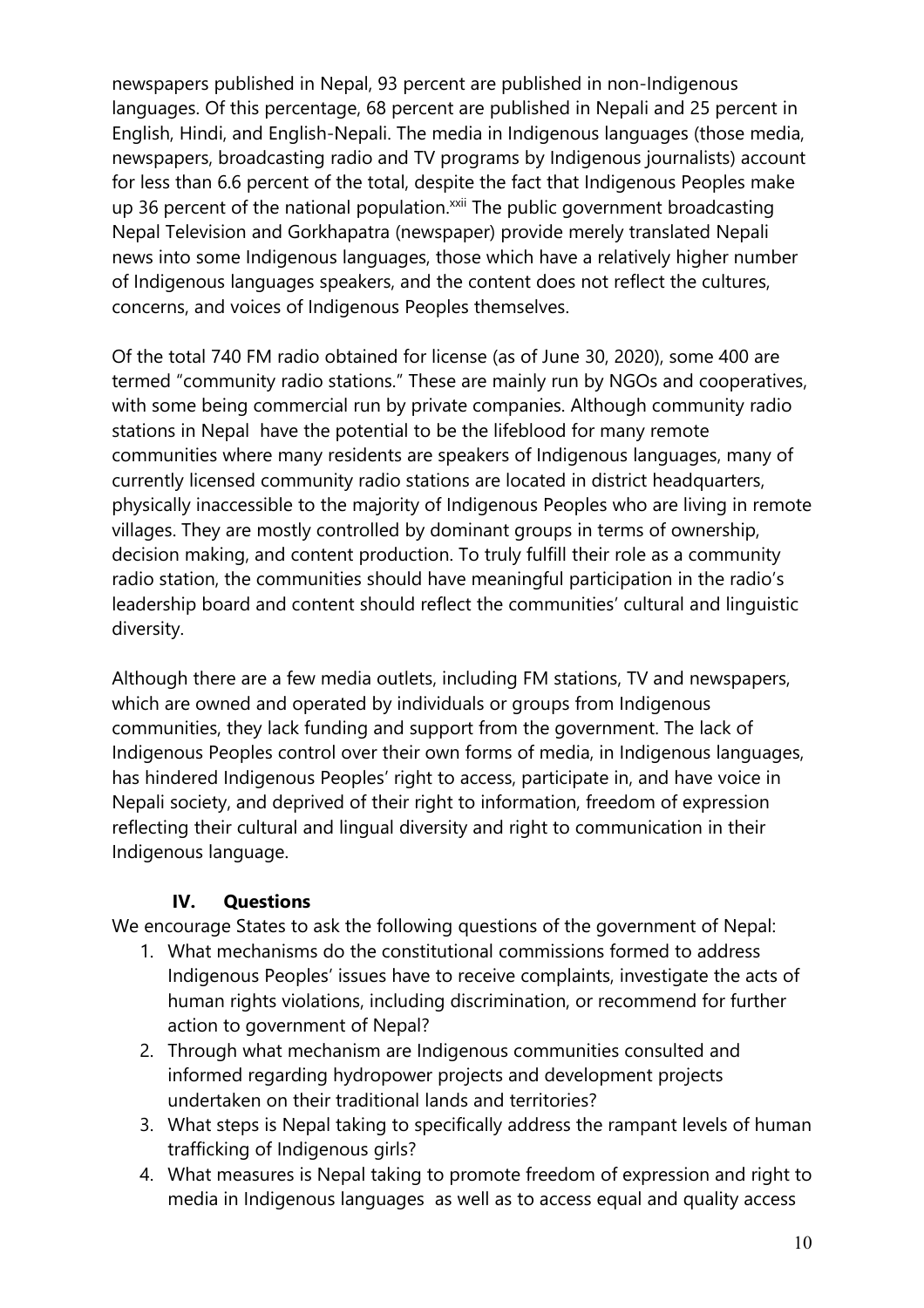to information?

5. What mechanisms/procedures has the Nepal governmen<sup>t</sup> established for ensuring Indigenous Peoples' right to FPIC in drafting, amending and implementing laws, policies and programs of state, or federal and local government?

### **V. Recommendations**

We urge States to make the following recommendations to the governmen<sup>t</sup> of Nepal:

- 1. Collect and develop <sup>a</sup> system to track disaggregated data on violence against Indigenous women and girls and form special mechanisms to address multiple forms of discriminations faced by Indigenous women.
- 2. Ensure full compliance with international human rights standards by consulting with Indigenous Peoples to adopt legislations, policies, bills, and forming of institutions designated to address the implementation of Indigenous Peoples rights.
- 3. Ensure meaningful participation and consultation by forming <sup>a</sup> mechanism/procedures to maintain FPIC in the drafting, amending, and implementing laws, policies and programs of state, or federal and local government, including in planning, implementing, monitoring and evaluation of development projects undertaken in the lands and territories of Indigenous Peoples.
- 4. In consultation with Indigenous Peoples, take steps to amend the National Parks and Wildlife Conservation Act to align with convention 169, ensuring Indigenous Peoples' Free, Prior and Informed Consent and protecting their access to land and resources.
- 5. Implement Article 16 of UNDRIP by ensuring that community radio stations are reflective of Indigenous communities they serve, by establishing <sup>a</sup> mechanism to ensure meaningful participation of Indigenous communities on community radio'<sup>s</sup> board of directors, and by monitoring that the station'<sup>s</sup> content is reflective of the cultural and linguistic diversity of the communities to which they broadcast.
- 6. Recognize Indigenous Peoples' rights over lands, territories, and natural resources that they have occupied customarily owned and used traditionally.
- 7. Ensure Indigenous children'<sup>s</sup> right to education in their mother tongues by consulting with Indigenous Peoples on policies for multilingual education.
- 8. Support Indigenous girls in overcoming obstacles in gaining access to education in their mother tongues.

#### **End**

<sup>&</sup>lt;sup>i</sup> The Constitution of Nepal was promulgated on September 20<sup>th,</sup> 2015. See full text of the constitution in English language at [http://www.lawcommission.gov.np/en/wp-content/uploads/2018/09/constitution-of](http://www.lawcommission.gov.np/en/wp-content/uploads/2018/09/constitution-of-nepal-2-2.pdf)[nepal-2-2.pdf](http://www.lawcommission.gov.np/en/wp-content/uploads/2018/09/constitution-of-nepal-2-2.pdf)